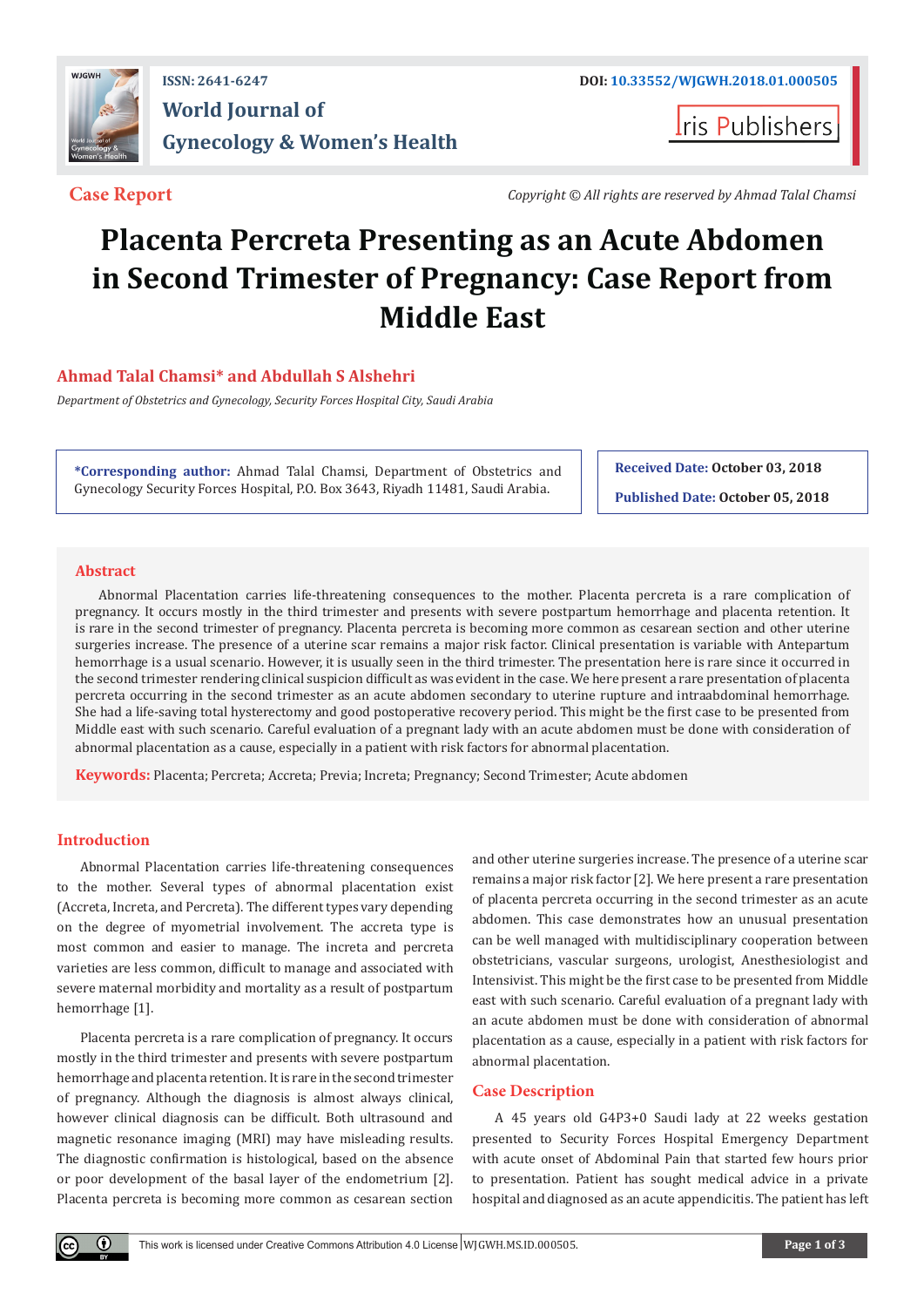the private hospital and presented to Security Forces Hospital for another opinion. The pain had progressively increased in intensity and was associated with nausea and vomiting. Her pas medical history included hypothyroidism on Levothyroxine. Previous surgical history included 3 low transvers cesarean deliveries.

On presentation, the patient's blood pressure was 90/52, her heart rate was 120bpm, Oxygen Saturation was 98% in room air, examination revealed diffuse abdominal tenderness. Pelvic Bedside scan revealed a single viable intrauterine pregnancy going with 22 weeks. Abdominal Ultrasound was not conclusive, so a decision was made for diagnostic laparoscopy to rule out appendicitis.

The laparoscopy scope revealed an abdomen full of blood. The surgeons converted to laparotomy. A Midline supra-umbilical incision was made but they did not find the source of bleeding. Vascular surgeon has joined the surgical team as the primary surgeons has suspected a rupture aneurysm. They extended the abdominal incision below the umbilicus and surgeons saw the source of bleeding. It was a uterine rupture just above the bladder and bleeding coming from the placenta. Obstetricians and Gynecologists were called and joined the procedure and a decision for hysterectomy was made. It was a challenging hysterectomy as the pelvis was full of blood, the placenta has invaded of the lower segment and part of the bladder, left broad ligament and the upper vagina, and the tissue are very fragile to be held by clamps. Vascular surgeons while doing bilateral internal iliac artery ligation, the right ureter was injured. After the hysterectomy was complete, a piece of the placenta was left attached to the upper vagina, with no bleeding (Figure 1). Urologist did ureter reimplantation and bladder repair. Abdomen was irrigated with 6 liters normal saline and hemostatic agents were placed, hemostasis was achieved. Patient was shifted to intensive care unit. She received a total of 12 Packed Red Blood Cells, 12 Units of Platelets, and 12 Units of Fresh Frozen Plasma. Her Hemoglobin dropped intra op to 4 g/dl. Her post-operative, post transfusion hemoglobin was 9 g/dl. She had an uneventful postoperative recovery period.



**Figure 1:** Uterus with the fetus inside and placenta invading the uterine serosa.

#### **Discussion**

Placenta percreta is characterized by the invasion of the chorionic villi through the myometrial and serosal layer of the uterus, typically in the absence of normal decidualized endometrialstroma. This absence of the decidua basalis leads to a clinically adherent placenta. Uterine instrumentation, previous cesarean section, and other procedures causing myometrial scarring all increase the risk of abnormal placentation [1, 2]. The incidence of abnormal placentation is relatively low, and demographic data about it is limited to small series and case reports [1]. The average incidence is estimated at 1 in 7000 deliveries [2]. Placenta percreta represents 5 to 7% of all abnormal placentation [3,4]. Even though rare and difficult to diagnose, it remains very important because of its possible fatal outcome with a reported maternal mortality rate of 2 to 7% [5,6]. The diagnosis is even more difficult when this occurs in the second trimester as was the case in our patient. However, the presence of a previous classical scar and her age were risk factors for the disease.

Though the cause of placenta percreta as reported by Morken et al. [7] is unknown, several risk factors have been associated with this condition notably, placenta praevia, a previous caesarean section, multiple pregnancies, a history of dilatation and curettage, high parity and increasing maternal age. The patient therefore had some risk factors as noted above and the placenta was found adherent to the previous scar, a finding that was not known to us as the patient was unbooked in our hospital. A previous scar is a major risk factor as the decidua basalis in this zone is expected to be poorly vascularized and presents as a zone of weakness for subsequent placental villi penetration [1].

Clinical presentation is variable with Antepartum hemorrhage is a usual scenario [8]. However, it is usually seen in the third trimester. The presentation here is rare since it occurred in the second trimester rendering clinical suspicion difficult as was evident in the case. Other reports indicate that placenta percreta can present as an acute abdomen [7] or even painless hematuria following bladder invasion [9].

Several diagnostic modalities may facilitate the antepartum diagnosis of abnormal placentation. These include transvaginal and trans- abdominal ultrasound with color imaging, and magnetic resonance imaging (MRI). Finberg et al [10] reported a sensitivity of 94% and a specificity of 79% for prenatal ultrasound in diagnosing the morbid placenta adhesion. One Bedside ultrasound was done for our patient, nevertheless the diagnosis was missed. This was probably due to the inexperience of the ultra sonographer, a factor which greatly prejudices the antepartum diagnosis.

The management of placenta percreta follows one of two options, radical surgery (hysterectomy) or conservative management [11]. Traditionally, abdominal hysterectomy is the treatment of choice for placenta percreta and indicated in cases of severe hemorrhage [7].

Though the conservative approach is believed to carry a higher risk of maternal death it preserves fertility and provides some psychological support to the woman [6]. It involves either of the